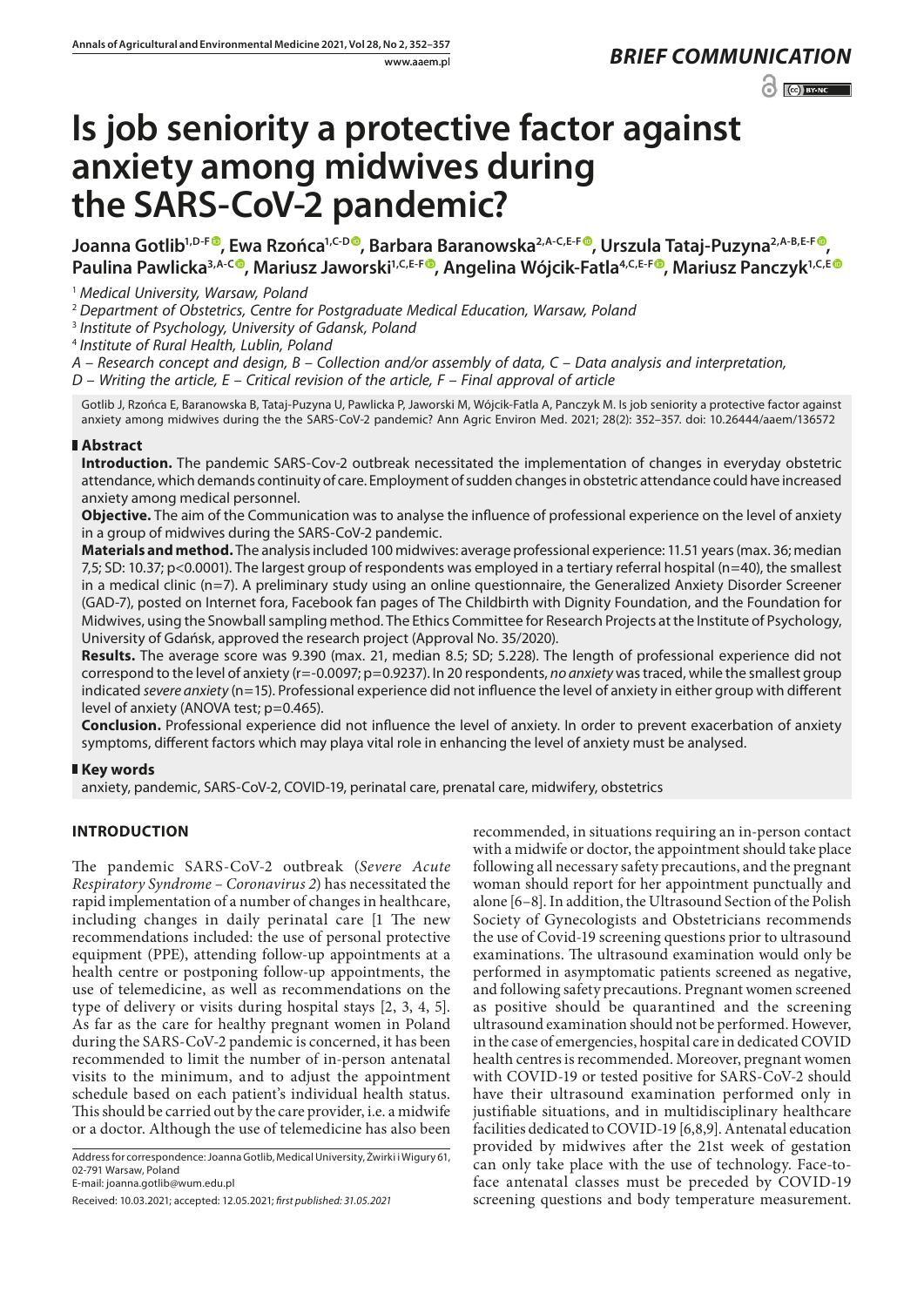During such meetings or classes, it is absolutely essential to follow the guidelines and adhere to all necessary safety precautions for limiting the spread of COVID-19 [6,8,10]. The aim of these recommendations was and still is to limit the possibility of infection with the SARS-CoV-2 virus for both patients and the health care professionals who care for them [2–10].

The SARS-CoV-2 virus pandemic has significantly impacted upon the mental health of healthcare professionals who are at the forefront of the fight against it. Research on the impact of the pandemic on the mental health of health care workers has noted an increase in psychological stress, depression and anxiety, demonstrated in systematic reviews and meta-analyses conducted during the current pandemic (Pappa et al., 2020; Luo et al., 2020; Salazar de Pablo et al., Al Maqbali et al., 2020; Allan et al., 2020; da Silva & Neto, 2020; da Silva & Neto, 2021) [11–17].

Serrano-Ripoll et al. (2020) identify the determinants predisposing health care workers to depression, severe anxiety, burnout, and post-traumatic stress disorder during a viral epidemic. They indicate that job seniority is one of the important protective factors, whereas an unfavourable work setting may exacerbate the above-mentioned problems [18]. The study by Yu et al. (2020) shows job seniority as one of significant determinants of job satisfaction among first-line health care professionals in the fight against the coronavirus pandemic, in addition to education, length of work in the fight against the epidemic, daily length of sleep, and the type of work performed. Healthcare workers with the longest work experience, i.e. over 12 years, showed greater job satisfaction than those with shorter work experience [19]. Similar results were obtained by Gupta et al. (2020), who state that symptoms of depression and anxiety are more common in respondents with work experience shorter than 10 years [20]. The above-mentioned studies analyzed the role of job seniority in various groups of health care workers during the SARS-CoV-2 pandemic. There is no research focusing specifically on midwives. It is therefore important to investigate this issue with regards to the changes in work setting during the current pandemic.

The implementation of sudden changes in perinatal care in conditions of uncertainty and threats to occupational safety has increased the sense of anxiety among health care workers, including midwives [1–17]. It has also intensified the need to investigate the determinants of these problems [18–20]. This was the basis for undertaking the presented study.

#### **OBJECTIVE**

The aim of the study was to assess the severity of anxiety associated with the SARS-

CoV-2 virus pandemic among midwives. A preliminary analysis was also made of the relationship between the severity of anxiety and job seniority.

#### **MATERIALS AND METHOD**

A total of 100 midwives were included in the study. The average work experience was 11.51 years (min.2 months; max. 36 years; median 7.5; SD: 10.37). The most numerous group of respondents was employed in tertiary referral hospitals

(n=40); and, respectively, primary and secondary referral hospitals ( $n=18$ ), community care ( $n=16$ ), private practice  $(n=10)$  or outpatient clinics  $(n=7)$ . The largest group of study participants was employed in cities with more than 300,000 inhabitants  $(n=64)$ , and respectively, in cities with fewer than 50,000 inhabitants ( $n=15$ ), cities with 50,000–150,000 inhabitants ( $n=13$ ), cities with 150,000–300,000 inhabitants  $(n=9)$ , and in the countryside  $(n=2)$ .

This research was preliminary and conducted from 2–25 April 2020. Data were collected using an online questionnaire. The link to the questionnaire was sent to midwives using the snowball technique. It was also posted on online forums for midwives, on the Facebook page of the Childbirth with Dignity Foundation and the Foundation for the Support of Midwives. The study was conducted using a standardized 7-item screening tool, the Generalized Anxiety Disorder Screener (GAD-7), which measures general anxiety symptoms. The respondents assess the frequency of occurrence of anxiety-related symptoms  $(0 - not at all, 1 - several days, 2 - more than half the days,$ 3 – nearly every day). The more points scored, the higher the anxiety level. Obtaining 10 or more points indicated the presence of symptoms of moderate to severe anxiety, whereas obtaining more than 15 points indicated the presence of severe anxiety. Obtaining the maximum number of 21 points indicated a severe anxiety disorder. Analysis of the results of the measurements with GAD-7 allows classification of the respondents into four groups differentiated in terms of the severity of anxiety symptoms (no anxiety, mild anxiety, moderate anxiety*,* severe anxiety).

The study was approved by the Ethics Committee for Research Projects at the Institute of Psychology, University of Gdańsk (No. 35/2020).

Descriptive statistics methods were used for the analysis of metric variables: mean, standard deviation and coefficient of variation. Non-metric variables were presented using the structure index (frequency and percentage). In order to estimate the relationship between the duration of employment and the severity of anxiety symptoms, the Pearson correlation coefficient was determined. Moreover, in the analysis of potential differences in the average duration of work experience, depending on the group selected according to the severity of anxiety symptoms, d the one-way analysis of variance (ANOVA) was used.

Multivariate analysis was performed to assess the influence of selected independent variables (job seniority, place of work, city of employment, subjective fear of infection) on the severity of anxiety symptoms (dependent variable). A linear regression model was used, taking into account the moderating of the following variables: place of work and city of employment on the level of perceived anxiety. Unstandardized (b) and standardized (β) regression coefficients with 95% confidence intervals were calculated. The adjusted R-squared was used to estimate the dependent variable variance (anxiety level).

The sample size was estimated based on the assumed effect size of  $f = 0.45$  (large effect). With the alpha level = 0.05 and the statistical power beta = 0.85, as well as one covariate and four factor levels, the established count should be 100. The statistical power was calculated using G \* Power version 3.1.9.7 (University of Kiel, Germany).

For all analyzes, the verification of statistical hypotheses was assumed with a default level of statistical significance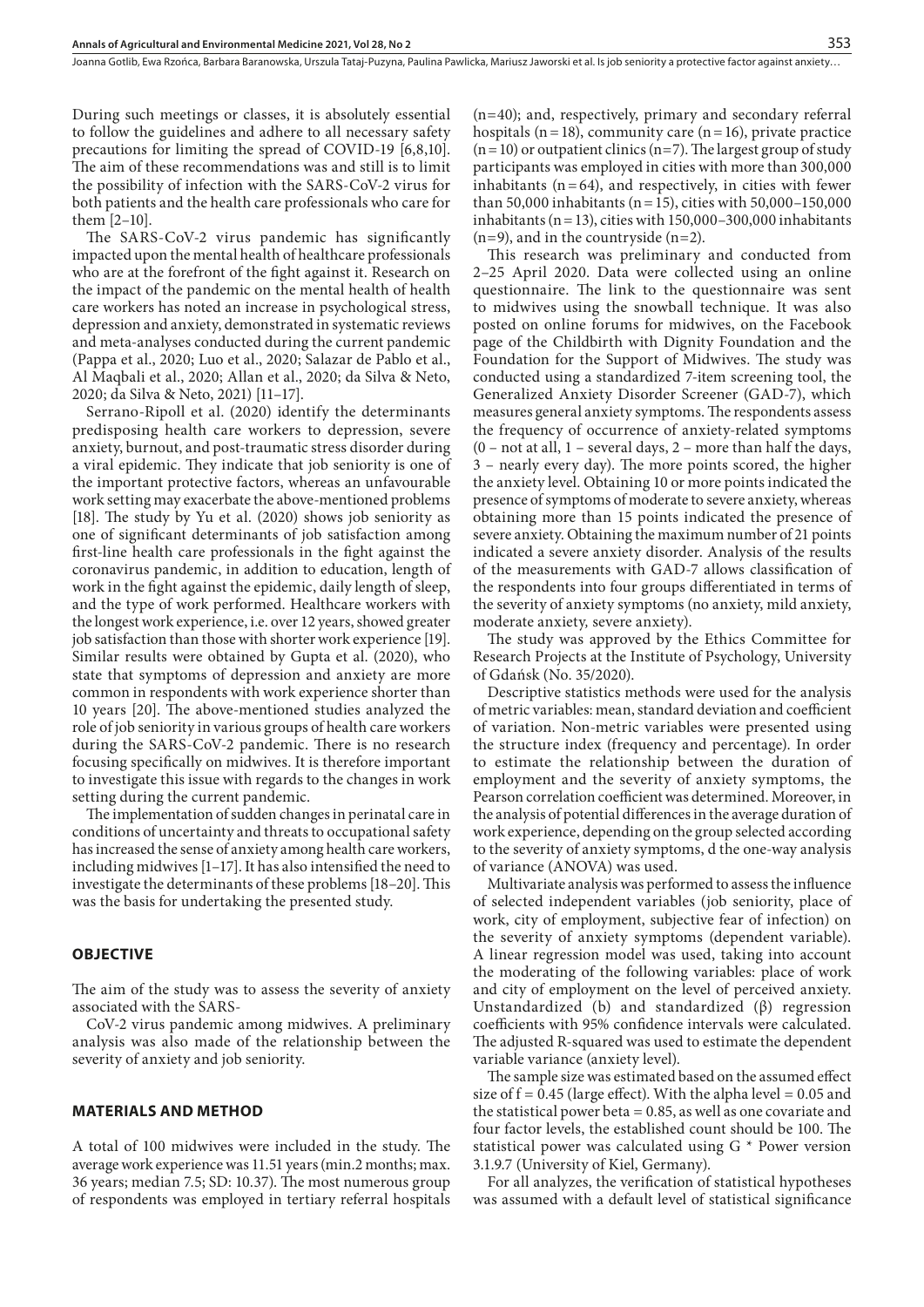Joanna Gotlib, Ewa Rzońca, Barbara Baranowska, Urszula Tataj-Puzyna, Paulina Pawlicka, Mariusz Jaworski et al. Is job seniority a protective factor against anxiety…

of 0.05. The calculations were made using the STATISTICA version 33 package (TIBCO Software Inc., Palo Alto, California, USA) under the license of the Medical University of Warsaw.

#### **RESULTS**

In the examined group of midwives, the mean score on the GAD-7 scale was 9.39 (min. 0, max. 21, median 8.50; SD; 5.23) (Tab. 1).

Assessment of the correlation between job seniority and the severity of anxiety symptoms indicated no statistically significant correlation  $(r=-0.01; p=0.924)$ . Moreover, it was noted that in the case of 20 study participants, no anxiety was observed (no anxiety,  $n = 20$ ); 35 study participants reported mild anxiety (mild anxiety, n=35); 30 midwives reported moderate anxiety (moderate anxiety, n=30), and the smallest group of study participants reported severe anxiety (severe anxiety, n=15).

The analysis of variance did not show the mean duration of employment to be statistically significantly different, depending on the group of midwives distinguished on the basis of the severity of depressive symptoms (ANOVA:  $F_{(3.96)} = 0.858$ ; p=0.465). A detailed summary of the study results is presented in Table 2.

**Table 1.** Summary of results using the GAD-7 scale

| Statement                                         | Average | SD   | <b>CV [%]</b> |
|---------------------------------------------------|---------|------|---------------|
| Feeling nervous, anxious or on edge               | 1.78    | 0.94 | 52.7          |
| Not being able to stop or control worrying        | 1.28    | 0.88 | 68.5          |
| Worrying too much about different things          | 1.51    | 0.96 | 63.5          |
| Trouble relaxing                                  | 1.50    | 1.00 | 66.7          |
| Being so restless that it's hard to sit still     | 0.93    | 0.95 | 101.7         |
| Becoming easily annoyed or irritable              | 1.35    | 0.93 | 68.5          |
| Feeling afraid as if something awful might happen | 1.04    | 0.89 | 85.3          |
| <b>Overall Score</b>                              | 9.39    | 5.23 | 55.7          |

SD – standard deviation, CV – coefficient of variation

The regression model tested was statistically significant  $(F_{(18, 81)} = 3.545; p < 0.001$ , standard error of estimation = 1.99) and explained over 30% of the dependent variable variance (severity of anxiety symptoms). A direct independent effect on the severity of anxiety symptoms was observed in three out of four dependent variables assessed. Midwives who experienced greater fear due to the possibility of contracting SARS-CoV-2 and developing COVID-19, experienced a greater severity of anxiety symptoms ( $\beta$ =0.43; p=0.001). On the other hand, midwives working in larger cities (over 300,000 inhabitants) experienced lower severity of anxiety symptoms than those working in towns with less than 300,000 inhabitants ( $β = -0.25$ ; p=0.046). Also, midwives

working in outpatient clinics demonstrated a significantly lower severity of anxiety symptoms than those working in primary referral hospitals ( $β = -1.16$ ; p=0.012).

Analysis of the moderating effect of the workplace on the relationship between fear of infection / illness and the severity of anxiety symptoms showed only outpatient clinics to be a significant factor in this regard. The subjective feeling of fear had a much stronger influence on the perceived anxiety in the group midwives working in outpatient clinics than in midwives working in primary referral hospitals ( $\beta$ =1.01, p=0.020). The second significant moderation was observed in the relationship between the city of employment and the severity of anxiety symptoms. The workplace moderator has a diverse influence on this relationship. The study showed a significantly higher severity of anxiety symptoms in midwives employed in large cities (> 300,000 inhabitants) and working in tertiary referral hospitals than among those employed in the same type of healthcare facilities in small towns with less than 300,000 inhabitants ( $β=0.28$ ;  $p=0.037$ ). At the same time, the study showed a significantly lower severity of anxiety symptoms in midwives employed in large cities (> 300,000 inhabitants) and working in private practice than among those employed in the same type of healthcare facilities in small towns with less then 300,000 inhabitants (β=-0.38; p=0.035). Further details of the regression analysis results are presented in Table 3.

#### **DISCUSSION**

The study showed no correlation between the severity of anxiety and the overall work experience of midwives. The absence of anxiety symptoms was found in the group of midwives with the shortest average length of employment (9 years); midwives with the longest employment experience (14 years) experienced mild anxiety. Nevertheless, it should be noted that in the analyzed group of midwives, the average work experience was about 12 years. Based on the results of the study by Yu et al. (2020) [19], it can be assumed that the analyzed group of midwives had already adapted to the work setting and had realistic expectations regarding their work. It should be noted that the pandemic is a crisis situation and taking into account the work experience of the analyzed group, it can be assumed that this is also the first pandemic experienced by the midwives participating in the study. Therefore, for all midwives it was the first contact with such an epidemic situation and they could have reacted similarly, regardless of the length of work experience. In this context, work experience did not have to be a factor preparing midwives for this situation. This may be confirmed by the results of the study by Gruszczyńska et al. (2014) on the relationship between the length of employment, the level of burnout, and strategies for coping with stress among midwives. In this study, job seniority did not have an impact on the subjective assessment of the psychological burden associated with working as a midwife [21].

**Table 2.** The level of anxiety and the average duration of work experience

|                 | No anxiety ( $N = 20$ ) |      | Mild anxiety ( $N = 35$ ) |      | Moderate anxiety ( $n = 30$ ) |      | Severe anxiety ( $N = 15$ ) |      |       |       |
|-----------------|-------------------------|------|---------------------------|------|-------------------------------|------|-----------------------------|------|-------|-------|
|                 |                         |      | M                         |      |                               | SD   |                             | SC   | F3,96 |       |
| Work experience | 9.65                    | 9.44 | 13.63                     | 1.79 | 10.20                         | 9.74 | 1.70                        | 9.28 | 0.858 | 0.465 |

\* one-way ANOVA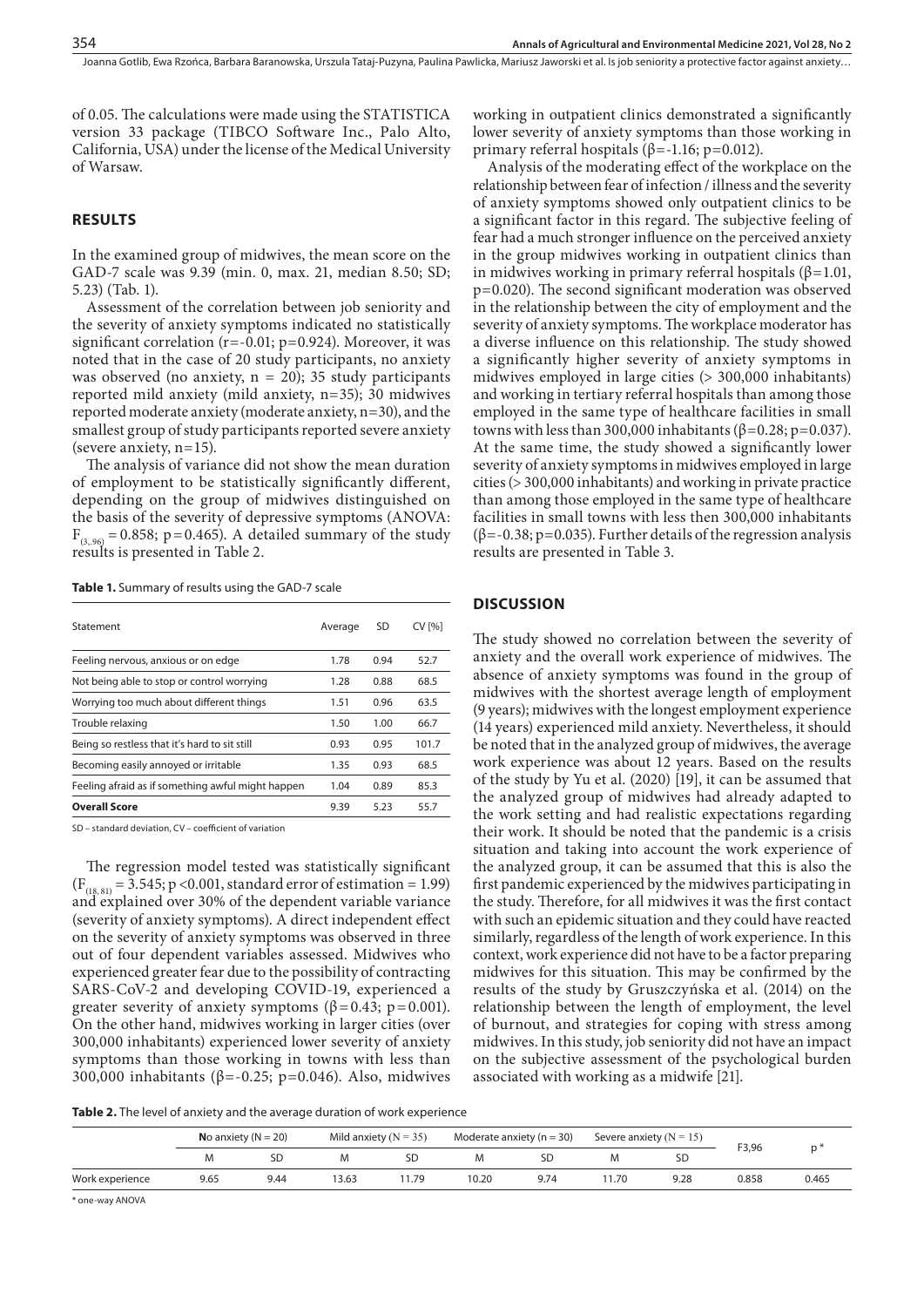Joanna Gotlib, Ewa Rzońca, Barbara Baranowska, Urszula Tataj-Puzyna, Paulina Pawlicka, Mariusz Jaworski et al. Is job seniority a protective factor against anxiety…

**Table 3.** Results of regression analysis to estimate the effect of factors on severity of anxiety symptoms (overall score of GAD-7 scale).

| Factor                                   | Level                             | b        | Beta    | $-95%CI$ | +95%Cl  | t        | P-value |
|------------------------------------------|-----------------------------------|----------|---------|----------|---------|----------|---------|
| Intercept                                |                                   | 3.15     |         |          |         | 1.524    | 0.131   |
| Job seniority                            |                                   | 0.04     | 0.08    | $-0.11$  | 0.27    | 0.808    | 0.422   |
| Fear of disease                          |                                   | 1.06     | 0.43    | 0.19     | 0.68    | 3.571    | 0.001   |
| Place of employment                      | Primary referral hospitals (Ref.) |          |         |          |         |          |         |
|                                          | Secondary referral hospitals      | 3.49     | 0.40    | $-0.24$  | 1.04    | 1.253    | 0.214   |
|                                          | Tertiary referral hospitals       | $-2.19$  | $-0.30$ | $-1.12$  | 0.51    | $-0.748$ | 0.457   |
|                                          | Private practice                  | 4.41     | 0.44    | $-0.57$  | 1.46    | 0.866    | 0.389   |
|                                          | Community care                    | 9.83     | 0.94    | $-0.09$  | 1.98    | 1.812    | 0.074   |
|                                          | <b>Outpatient clinics</b>         | $-12.33$ | $-1.16$ | $-2.06$  | $-0.26$ | $-2.558$ | 0.012   |
| City of employment                       | <300,000 inhabitants (Ref.)       |          |         |          |         |          |         |
|                                          | ≥300,000 inhabitants              | $-1.35$  | $-0.25$ | $-0.49$  | $-0.00$ | $-2.024$ | 0.046   |
| Place of employment / City of employment | Primary referral hospitals (Ref.) |          |         |          |         |          |         |
|                                          | Secondary referral hospitals      | $-0.93$  | $-0.10$ | $-0.37$  | 0.17    | $-0.714$ | 0.477   |
|                                          | Tertiary referral hospitals       | 2.35     | 0.28    | 0.02     | 0.54    | 2.126    | 0.037   |
|                                          | Private practice                  | $-3.88$  | $-0.38$ | $-0.73$  | $-0.03$ | $-2.142$ | 0.035   |
|                                          | Community care                    | 1.28     | 0.12    | $-0.16$  | 0.40    | 0.850    | 0.398   |
|                                          | Outpatient clinics                | $-0.17$  | $-0.02$ | $-0.29$  | 0.26    | $-0.111$ | 0.912   |
| Place of employment / Fear of disease    | Primary referral hospitals (Ref.) |          |         |          |         |          |         |
|                                          | Secondary referral hospitals      | $-0.32$  | $-0.21$ | $-0.79$  | 0.37    | $-0.723$ | 0.472   |
|                                          | Tertiary referral hospitals       | 0.23     | 0.19    | $-0.54$  | 0.93    | 0.521    | 0.604   |
|                                          | Private practice                  | $-0.57$  | $-0.34$ | $-1.35$  | 0.67    | $-0.675$ | 0.502   |
|                                          | Community care                    | $-1.54$  | $-0.91$ | $-1.88$  | 0.06    | $-1.863$ | 0.066   |
|                                          | <b>Outpatient clinics</b>         | 1.78     | 1.01    | 0.17     | 1.85    | 2.382    | 0.020   |
|                                          |                                   |          |         |          |         |          |         |

Ref. – reference variant; b – unstandardized regression coefficient; β – standardized regression coefficient; CI – 95% confidence interval

Yörük & Güler (2021) conducted a study to identify the relationship between mental resilience, burnout, stress, socio-demographic factors and depression among nurses and midwives during the current pandemic. They showed that about one-third of the surveyed nurses and midwives had symptoms of depression, and the risk of depression was significantly higher in the surveyed midwives than in the nurses. However, they did not find any relationship between depression symptoms and socio-demographic factors [22]. In turn, research on burnout among Swedish midwives conducted by Hildingsson et al. (2013) shows that over a third of the surveyed midwives reported some type of burnout (personal burnout, work burnout, client burnout). Moreover, they showed that burnout was clearly related to the midwives' age along with their work and professional experience – respondents with less than 10 years of work experience reported higher levels of burnout [23].

However, it should be noted that there are scientific reports indicating the existence of a relationship between job seniority and the severity of anxiety or depression in midwives [24]. Båtsman et al. (2020) point to a significant relationship between the occurrence of anxiety symptoms and professional experience – respondents with fewer than 10 years of overall work experience experienced greater severity of anxiety symptoms than midwives with greater work experience [24]. Therefore, it seems justified to take into account other factors related to the work setting that may reduce the severity of anxiety among midwives. Knowledge about the virus, the methods of its transmission and forms of protection may be of key importance; such knowledge can reduce emotional tension, anxiety, and uncertainty. This is particularly important in the context of research clearly showing that the current SARS-CoV-2 virus pandemic has adversely affected the mental health of those health care workers who are in the frontline of fighting COVID-19 by increasing their psychological stress, depression and anxiety [11–17]. Anxiety is of key importance in the context of the pandemic, as it is an emotional state that arises in connection with the imminent danger of infecting oneself or one's relatives with the virus [25, 26]. Continuous exposure to stress, fear and anxiety not only adversely affects performance in the workplace, but it can also lead to psychiatric disorders [26]. The presented study also demonstrates that midwives experienced varying degrees of anxiety. The results showed that the first, most numerous group among midwives surveyed at the beginning of the SARS-CoV-2 pandemic was the mild anxiety group, with the moderate anxiety group ranking second among the respondents. The obtained data are consistent with other reports, for example, the study by Eftekhar Ardebili et al. (2020 in press) which showed that high levels of stress and anxiety among health workers in Iran were highest in the early stages of the pandemic. Moreover, the participants in the study had feelings of helplessness, hopelessness and despair, and many respondents expressed concerns about the loss of control over the situation, and the fact that their knowledge and skills did not make much difference [27]. Similar observations were made in China where Liu et al. (2020) showed that regardless of whether the surveyed healthcare professionals (especially obstetricians and midwives) had direct contact with COVID-19 patients or not, they reported mild and moderate depression and anxiety more frequently during the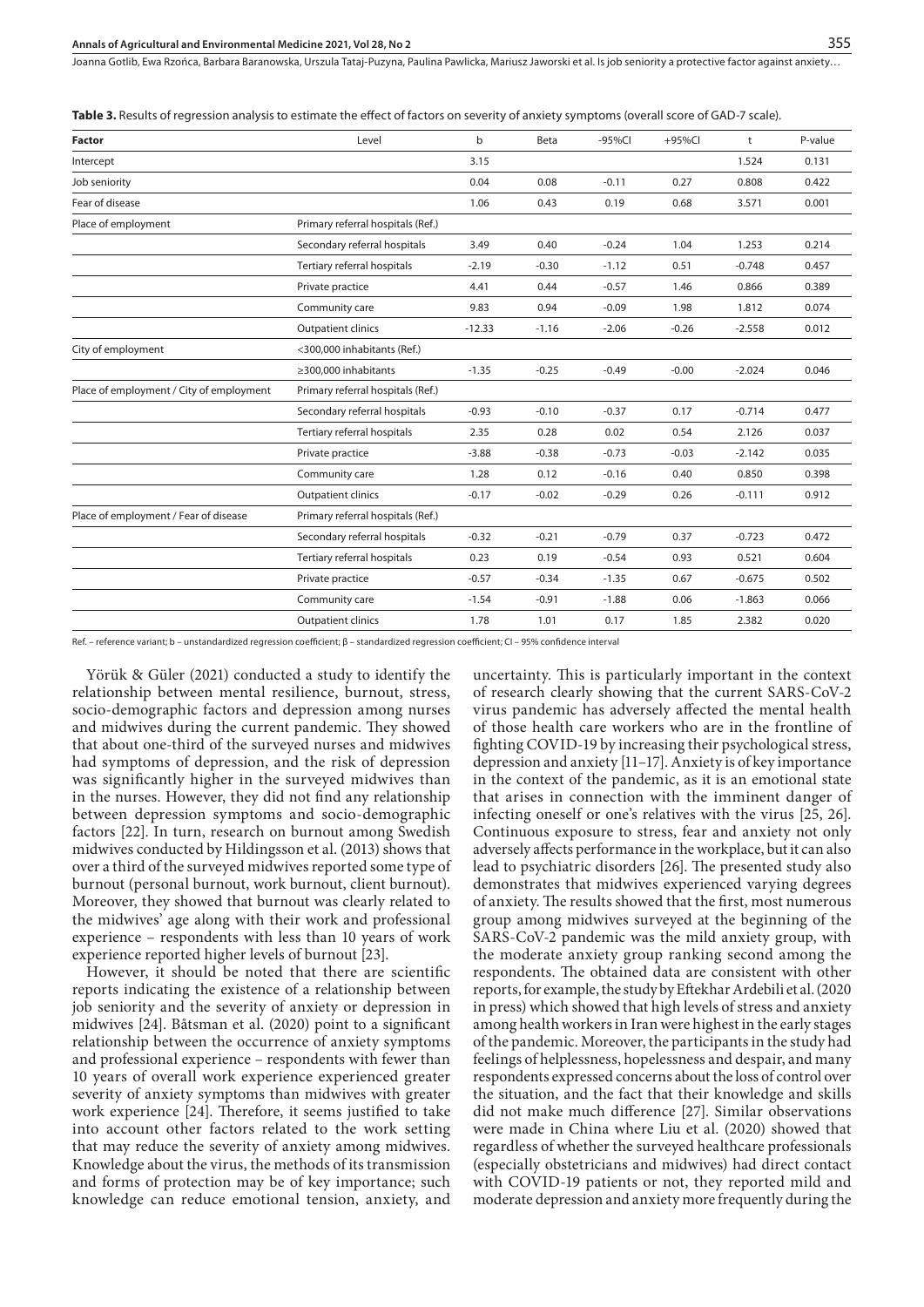current pandemic than before its outbreak. They also found that the surveyed obstetricians and midwives who had the necessary and sufficient protective equipment or training, reported depression, anxiety and insomnia less frequently than those who did not [28]. On the other hand, Bender et al. (2020) presented research on the psychological experiences of obstetric patients of maternity wards and health care workers of these wards after the implementation of universal SARS-CoV-2 testing in Philadelphia (USA). In their study, more than half of the surveyed maternity care workers had reported moderate job-related anxiety since the outbreak of the pandemic. Moreover, the introduction of universal SARS-CoV-2 testing contributed to an increase in job satisfaction and a reduction in work-related anxiety among the surveyed healthcare workers [29]. On the other hand, Sögüt et al. (2020) conducted research on the relationship between knowledge about COVID-19 and anxiety among Turkish midwifery students during the epidemic. Their research in the second half of March shows that the vast majority (94.4%) of the surveyed midwifery students had a low level of anxiety [30]. In turn, one-fifth of the surveyed midwives did not feel anxious during the performance of the current study at the beginning of the pandemic in Poland. The study showed that the smallest group of midwives was that with severe anxiety. Furthermore, Bender et al. (2020) also found that the proportion of healthcare professionals surveyed in maternity units, reporting high levels of work-related anxiety increased significantly from 1% to 27% during the pandemic [29]. When it comes to counteracting anxiety, it is very important to control the factors that influence the occurrence of anxiety in order to prevent its occurrence in the first place. This means undertaking actions aimed at preventing the occurrence of anxiety [31].

There are solutions that can be implemented, e.g. support for relatives (family and friends), proper nutrition, mental preparation, physical activity, music, psychotherapy, rest, the use of hypnotics or anxiolytics, relaxation training [31]. The study by Apisarnthanarak et al. (2020) showed that most suggestions for improving the emotional well-being of healthcare workers (with regards to fear and anxiety) referred to: continuous and reliable education in the field of infection prevention during a pandemic, better hospital personal protective equipment polic, and mindfulness practices [32]. Moreover, the results of the study by La Torre et al. (2020) suggest that yoga and mindfulness practices effectively reduce stress and anxiety in healthcare workers, providing them with a greater ability to cope with stressful situations [33]. During the first three weeks of the pandemic in the UK, to meet the needs of healthcare professionals, a digital learning package (e-package) was developed with information on strategies for coping with symptoms of anxiety and depression with the help of psychological support, and promoting a healthy lifestyle [34]. The results of the study by Dincer and Inangil (2021) seem interesting as far as anti-anxiety interventions among healthcare professionals are concerned. Their study shows that even a single online Emotional Freedom Techniques group session contributes to the reduction of stress, anxiety and burnout in nurses caring for COVID-19 patients [35].

**Limitations.** The presented study is not without limitations, and the lack of representativeness in the sample is one of the most important. The psychological variable (anxiety)

was analyzed at the beginning of the pandemic, therefore, the change in the severity of anxiety over time could not be assessed. Other important factors that could contribute to the severity of midwives' anxiety were also not taken into account, e.g. their knowledge about the virus, personal protective measures, or participation in specialized training in this field. Despite these limitations, this study provides valuable data on the mental health of midwives during the pandemic and identified implications for psychological intervention.

### **CONCLUSIONS**

Most midwives experienced anxiety of varying severity associated with the epidemic; this suggests that taking action to reduce the severity of negative emotions among medical staff is crucial. All midwives, regardless of their length of work experience, should undergo psychological counselling.

In the studied group of midwives, job seniority did not affect the level of anxiety; however, the relationship between the two factors may also be affected by other variables that were not included in this study. Therefore, in order to prevent the exacerbation of anxiety symptoms, one should analyze various factors that may play a crucial role in increasing anxiety, e.g. the level of burnout.

Given the pilot design of the study and the small sample size, investigating the level of anxiety among midwives indicates the need for further studies.

#### **REFERENCES**

- 1. Renfrew MJ, Cheyne H, Craig J, Duff E, Dykes F, Hunter B, Lavender T, Page L, Ross-Davie M, Spiby H, Downe S. Sustaining quality midwifery care in a pandemic and beyond. Midwifery. 2020 Sep; 88: 102759. doi: 10.1016/j.midw.2020.102759. Epub 2020 May 25.
- 2. Pavlidis P, Eddy K, Phung L, Farrington E, Connolly M, Lopes R, Wilson AN, Homer CSE, Vogel JP. Clinical guidelines for caring for women with COVID-19 during pregnancy, childbirth and the immediate postpartum period. Women Birth. 2020 Nov 3: S1871-5192(20)30372-3. doi: 10.1016/j.wombi.2020.10.015. Online ahead of print.
- 3. Covid-19 and pregnancy. BMJ 2020; 369: m1672. doi: 10.1136/bmj. m1672 (Published 4 May 2020).
- 4. Jardine J, Relph S, Magee LA, von Dadelszen P, Morris E, Ross-Davie M, Draycott T, Khalil A. Maternity services in the UK during the coronavirus disease 2019 pandemic: a national survey of modifications to standard care. BJOG 2020; https://doi.org/10.1111/1471-0528.16547
- 5. Okunade KS, Makwe CC, Akinajo OR, Owie E, Ohazurike EO, Babah OA, Okunowo AA, Omisakin SI, Oluwole AA, Olamijulo JA, Adegbola O, Anorlu RI, Afolabi BB. Good clinical practice advice for the management of pregnant women with suspected or confirmed COVID-19 in Nigeria. Int J Gynaecol Obstet. 2020 Sep; 150(3): 278–284. doi: 10.1002/ijgo.13278. Epub 2020 Jul 9. PMID: 32557562
- 6. Childbirth with Dignity Foundation, Polish guidelines on care for women during pregnancy, delivery and postpartum period in the SARS-CoV-2 pandemic, with reference to the perinatal period, updated in September 2020. https://www.rodzicpoludzku.pl/covid/1461-polskieregulacje-w-zakresie-opieki-nad-kobieta-w-ciazy-porodzie-i-poporodzie-w-czasie-pandemii-sars-cov-2-dotyczy-kobiet-w-okresie-okoloporodowym-5.html (access: 2021.04.09)
- 7. Zimmer M. Recommendations on caring for pregnant women with Covid-19. https://www.ptgin.pl/rekomendowana-sciezkapostepowania-dla-kobiet-w-ciazy-covid-19 (access: 2021.04.09).
- 8. Węgrzynowska M, Doroszewska A, Witkiewicz M, Baranowska B. Polish maternity services in times of crisis: in search of quality care for pregnant women and their babies, Health Care for Women International. 2020; 41: 11–12: 1335–1348. doi: 10.1080/07399332.2020.1830096
- 9. Zimmer M, Borowski D. Guidelines of the Ultrasound Section of the Polish Society of Gynecologists and Obstetricians on ultrasound